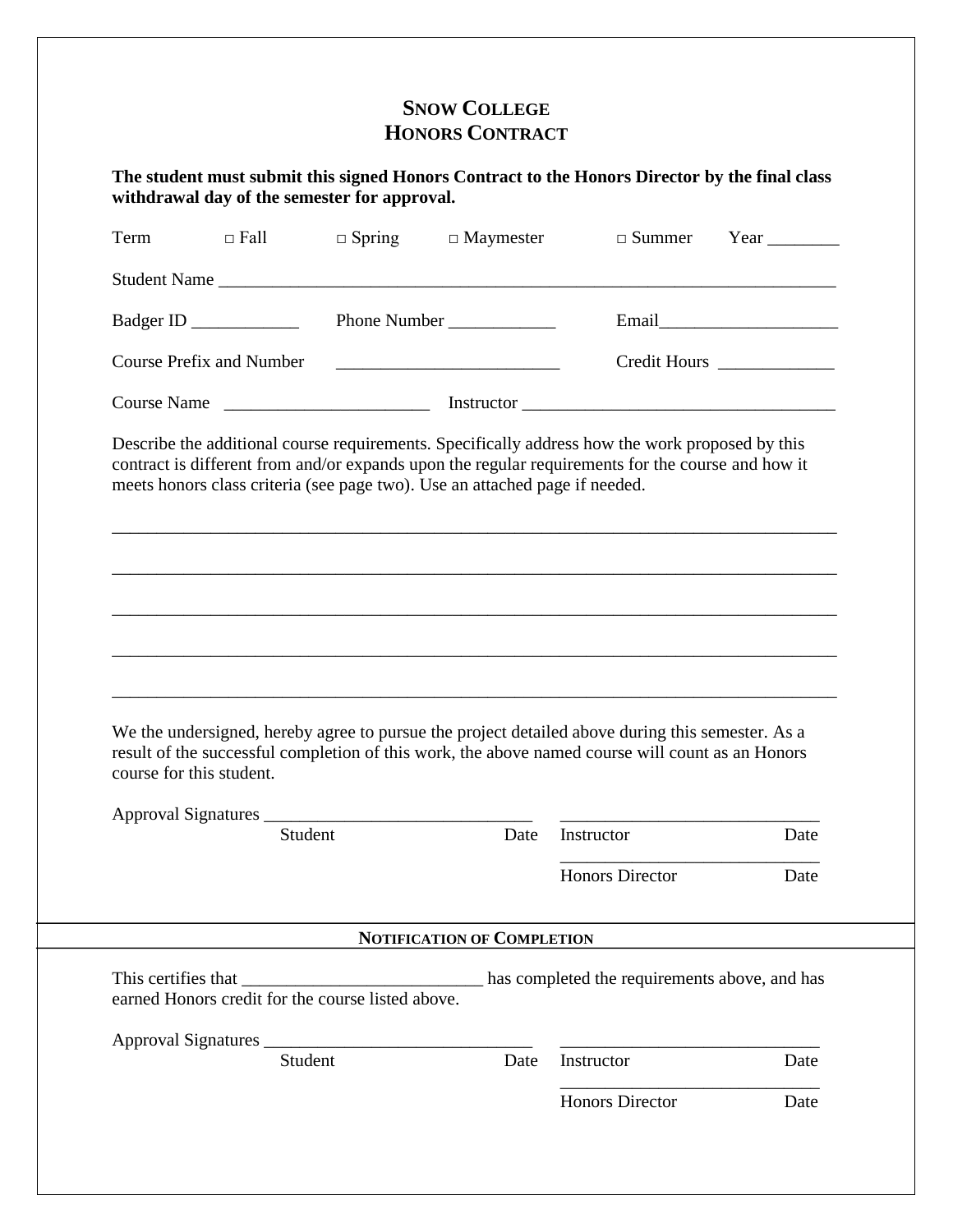## GUIDELINES FOR THE HONORS CONTRACT

The Honors Contract should create a partnership of mutual benefit to the student and faculty member. For the Honors student, the contract should provide a project or activity that takes one deeper into the course subject and perhaps connects student learning in different disciplines. For the faculty member, the contract should be an opportunity to try innovative or professionally interesting projects or activities that would be difficult to do for an entire class. In all cases, this contract work should replicate at least two of the possible characteristics of an Honors class:

- Utilize course materials in addition to or instead of a standard textbook. Primary sources may be part of these non-textbook course materials.
- Teach research skills, require in-depth reading, promote writing skills, and provide critical thinking opportunities.
- Utilize interdisciplinary connections or be paired with other classes.
- Explore the history or philosophy of a discipline.
- Involve student travel, public prestentations, or service learning.
- Provide for close learning interaction between students and faculty.

The contract may be achieved in many ways (see #2 below) as long as the work is relevant to the subject of the course. Above all, the Honors Contract should never feel like "busy work" for either the student or the faculty member involved. **Questions regarding the nature of a specific contract are welcome and should be directed to the Honors Director.**

- 1. Any student enrolled in the Honors Program may negotiate a contract with a faculty member to take a non-Honors course for Honors credit. Students may count only one Honors Contract toward their total Honors credit hours, and, except for rare cases, an Honors contract cannot be used for a course that is being offered as Honors in another section. The faculty member alone shall determine whether or not he or she wishes to create a contract.
- 2. The Honors student's engagement with the course material should be more rigorous than that expected of the other students in the class and should require a meaningful commitment on the part of the student. The student seeking Honors credit might, for example, undertake a more demanding research project, pursue a course assignment in greater depth or breadth, give a special presentation to the class, expand a term paper for presentation at a conference, work as a research assistant, design and implement a service learning project, create/show exceptional art work, give a performance or a concert, or some other significant work. Work done for the contract in most cases should not factor into the student's grade for the course
- 3. The contract should state explicitly the work that the student will undertake to earn the Honors designation. The contract should also state specifically how the work proposed by the contract is different from that required of other students in the course. For example, a description such as "Michelle will write a research paper" will not merit approval. The description should detail the work to be done and how it differs from the general course: "For Honors credit, Michelle will write a 10-page research paper on a theory of ethics not covered in class. This writing assignment will require Michelle to use at least one primary source, and to apply in-depth research methods and critical thinking." It is very important that the work be clarified before the submission of the contract.